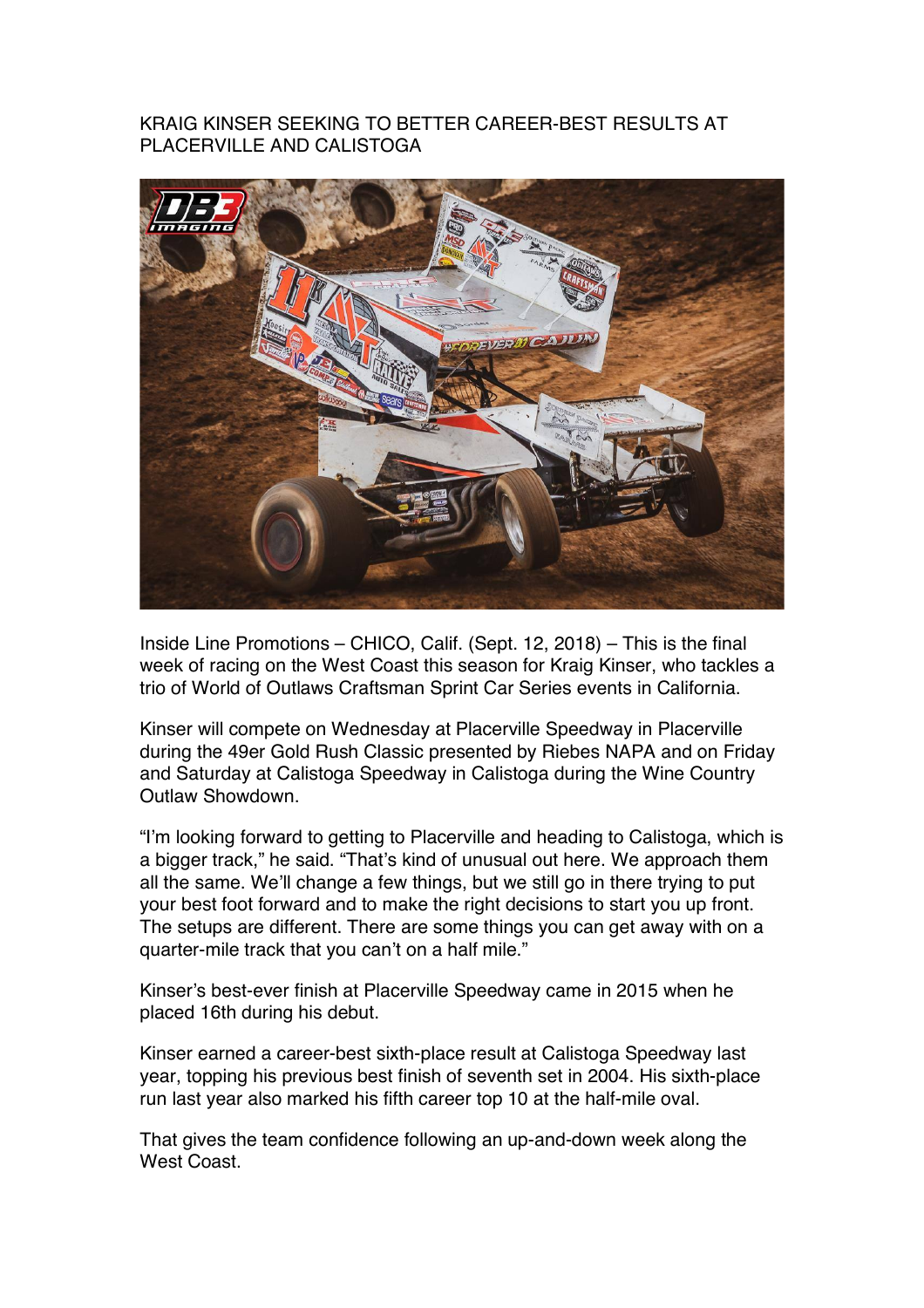Kinser raced last Wednesday at Willamette Speedway in Lebanon, Ore., where he qualified 15th quickest, placed seventh in a heat race and maneuvered from 21st to 18th in the A Main.

"We didn't qualify where we wanted to be and the end result was finishing about where we started (in the main event)," he said. "There are a lot of good cars and good drivers. You need to start in front of them to get a good result."

He then ventured to Silver Dollar Speedway for the two-day Gold Cup Race of Champions. The action began on Friday with Kinser timing in 14th quickest in his group. He advanced from seventh to fifth place in a heat race and from 20th to 19th in the main event.

The weekend concluded the following night at the quarter-mile track, where Kinser qualified third quickest in his group. However, a fifth-place finish in a heat race lined him up near the rear of the main event and he ended 21st in the feature.

"I'm happy to make the show both nights, but we'd have liked better finishes," he said. "We got better on Saturday, but couldn't capitalize on our great qualifying spot. That's something we need to continue to work on. You never like starting on the front row of a race and ending fifth. It was a throw away of a good qualifying spot. We didn't get a great start in the heat. I raced for second for a lap or two and got out of shape. I got passed by a couple of good cars. It was just a bad heat race for us. The only thing good was that we transferred. But then we started near the back of the A Main just like the previous nights and it's tough to move forward many positions from back there."

QUICK RESULTS –

Sept. 5 – Willamette Speedway in Lebanon, Ore. – Qualifying: 15; Heat race: 7 (5); Feature: 18 (21).

Sept. 7 – Silver Dollar Speedway in Chico, Calif. – Qualifying: 14; Heat race: 5 (7); Feature: 19 (20).

Sept. 8 – Silver Dollar Speedway in Chico, Calif. – Qualifying: 3; Heat race: 5 (2); Feature: 21 (18).

SEASON STATS –

59 races, 0 wins, 4 top fives, 10 top 10s, 37 top 15s, 47 top 20s

UP NEXT –

Wednesday at Placerville Speedway in Placerville, Calif., for the 49er Gold Rush Classic presented by Riebes NAPA and Friday and Saturday at Calistoga Speedway in Calistoga, Calif., for the Wine Country Outlaw Showdown with the World of Outlaws Craftsman Sprint Car Series